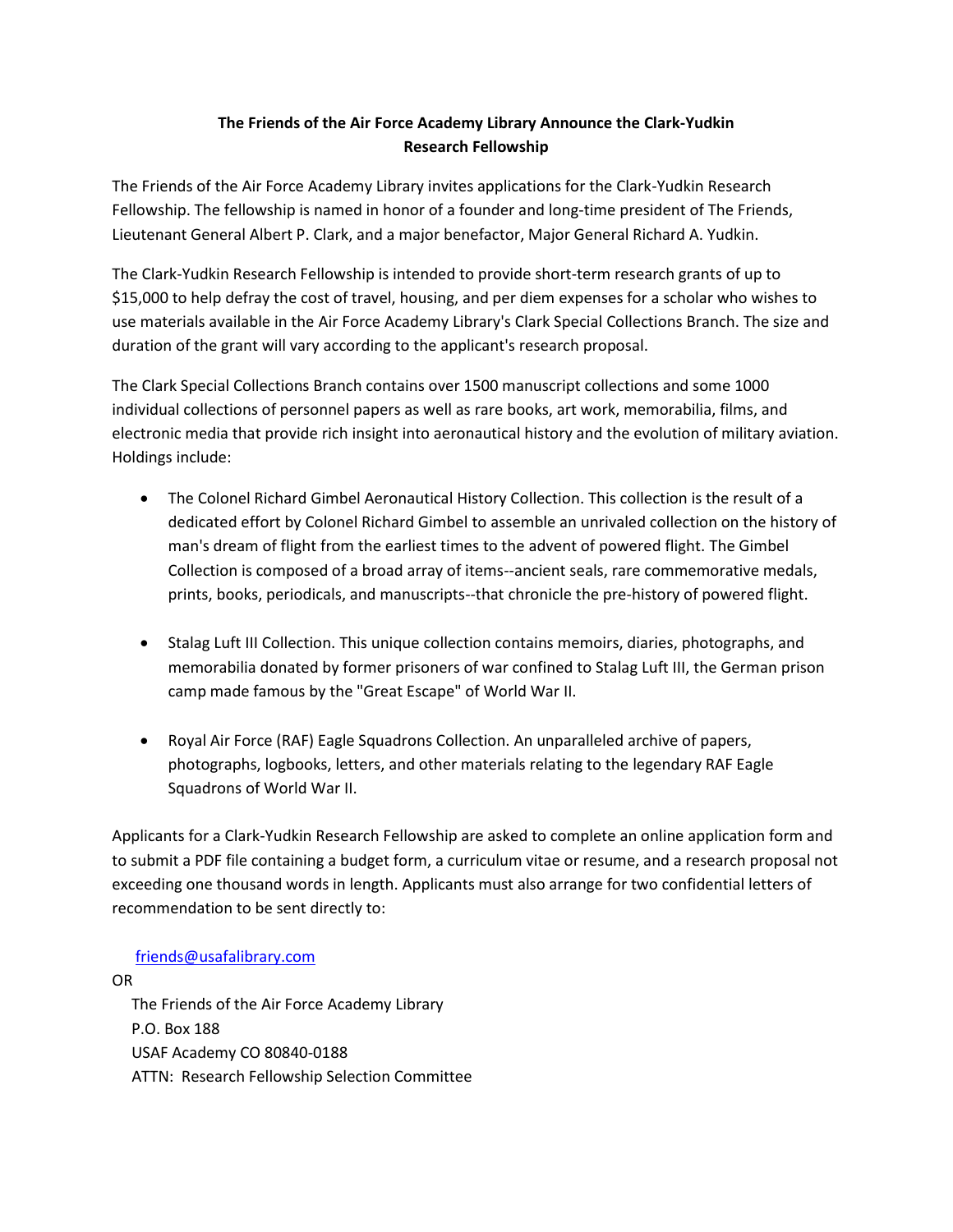The online application is available at [www.usafalibrary.com/research-fellowships.](http://www.usafalibrary.com/research-fellowships) The research proposal should address specifically the relevance to the proposed research of the unique resources found in the Clark Special Collections Branch. Summary descriptions of these holdings can be found at the link to "Collections" on The Friends home page. More detailed descriptions are available at the Air Force Academy home page at <https://usafa.libguides.com/spc> and then open the link to "Special Collections."

Research grants are expected to be in the range of \$1000 to \$15,000. The amount of a given grant will be determined by the relevance of the research proposal to the holdings of the Clark Special Collections Branch, the merits and significance of the project, and the applicant's scholarly qualifications. The recipient will be expected to complete his or her fellowship research within a period of one year from the date of the award.

Expected output of the Clark-Yudkin Research Fellowship will be a scholarly book, thesis, or a paper worthy of publication in a scholarly journal and possibly of a presentation to an audience of colleagues and cadets at the Academy. The Friends also request a single copy of any subsequent publication (article, thesis, or book) that may result. Further, the recipient will be expected to submit a two to four page written report and summary of research findings, which may be published in The Friends semiannual newsletter.

Questions concerning the "Clark-Yudkin" Research Fellowship may be sent to:

[Friends@usafalibrary.com](mailto:Friends@usafalibrary.com)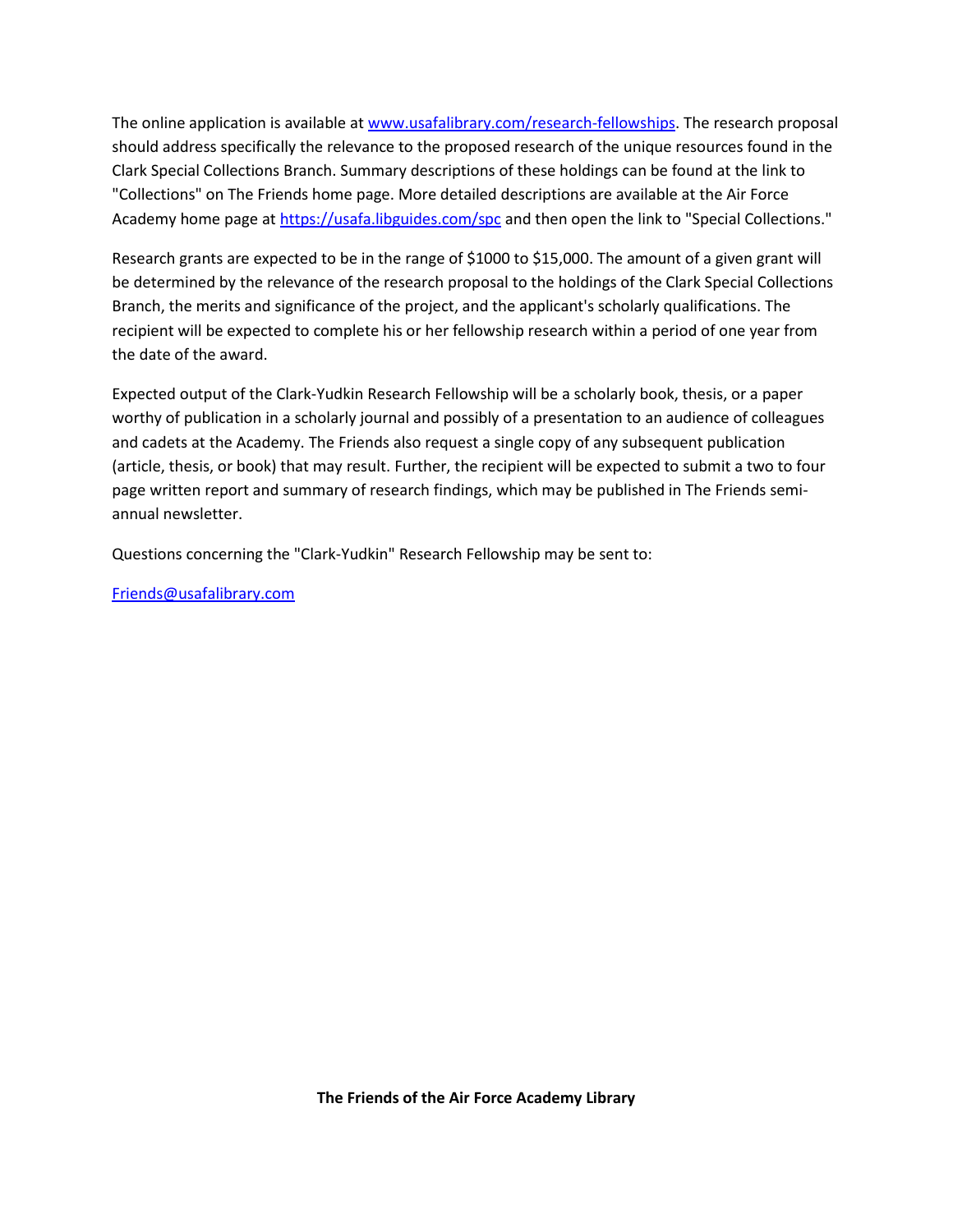# **Library Research Grant Application**

| (Last Name) | (First Name) |  |
|-------------|--------------|--|
|             |              |  |
|             |              |  |
|             |              |  |
|             |              |  |

Brief summary of collections or materials to be used:

Traveling from where, and proposed dates of visit: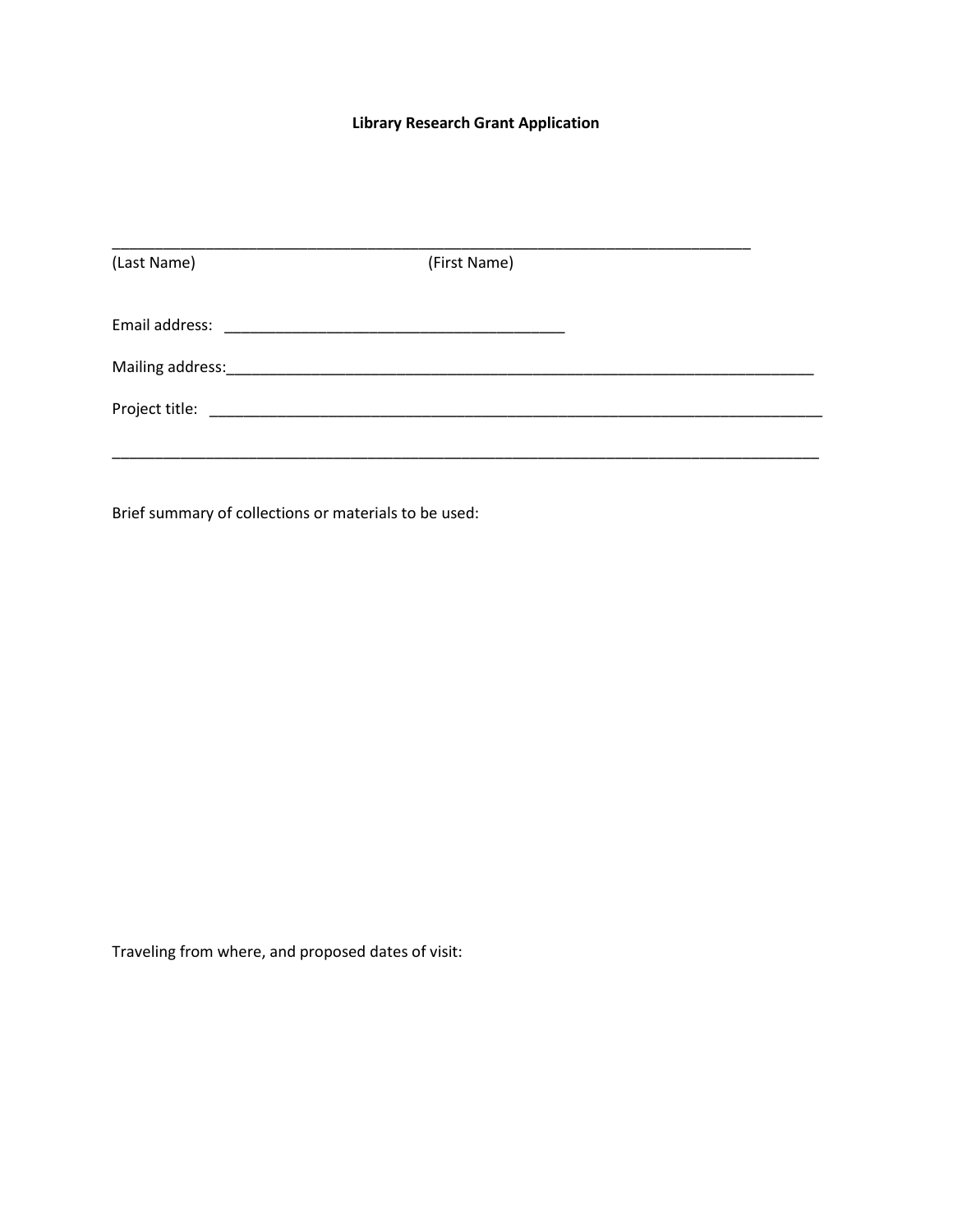#### **Budget Form**

In preparing your budget, please bear in mind that motel accommodations in the vicinity of the Air Force Academy are relatively plentiful and range in rates from approximately \$100 per night and up. Plan on paying an additional \$20 to \$30 per night if you plan on traveling to the Academy during the "high season" (Memorial Day through Labor Day).

A rental car will be a necessity and rates at the Colorado Springs Airport range from approximately \$50 per day to \$500 per week.

Virtually all motels in the vicinity of the Air Force Academy offer a free breakfast and one should be able to eat reasonably well in Colorado Springs for \$25-\$30 per day.

### Estimated Costs

Transportation:

| Airfare                                                          | \$            |
|------------------------------------------------------------------|---------------|
| Rental Car                                                       | $\frac{1}{2}$ |
| Personal Auto (\$0.55 per mile)<br>٠                             | \$            |
| Tolls/parking/miscellaneous<br>$\bullet$                         | \$            |
| Housing $($ _________ nights @ \$ _________ per night)           | $\frac{1}{2}$ |
| Meals $(\_\_\_\_\_)$ days $\emptyset$ \$ $\_\_\_\_\_\_$ per day) | $\frac{1}{2}$ |
| Research Incidentals - Up to \$200/week                          | \$__          |
|                                                                  |               |
| <b>Total Other Costs:</b>                                        | \$            |
| <b>Total Estimated Costs:</b>                                    | \$            |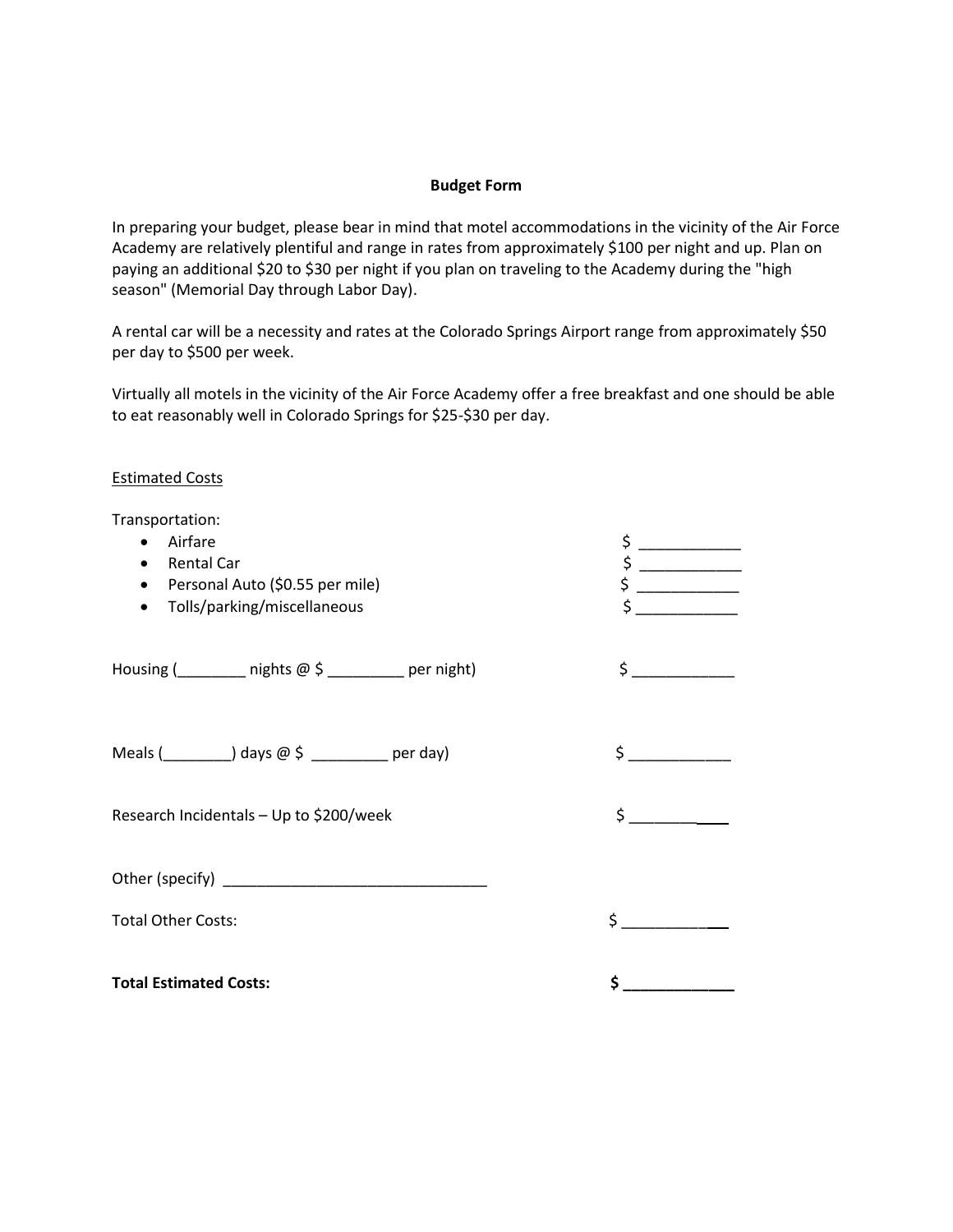## **Project Narrative Instructions**

**Abstract:** Please write an abstract of your project's thesis – approximately 300 words.

**Proposal:** The proposal should address specifically the relevance to the proposed research of the unique resources in the Clark Special Collections Branch. (The narrative should not exceed 1000 words. Please double space.)